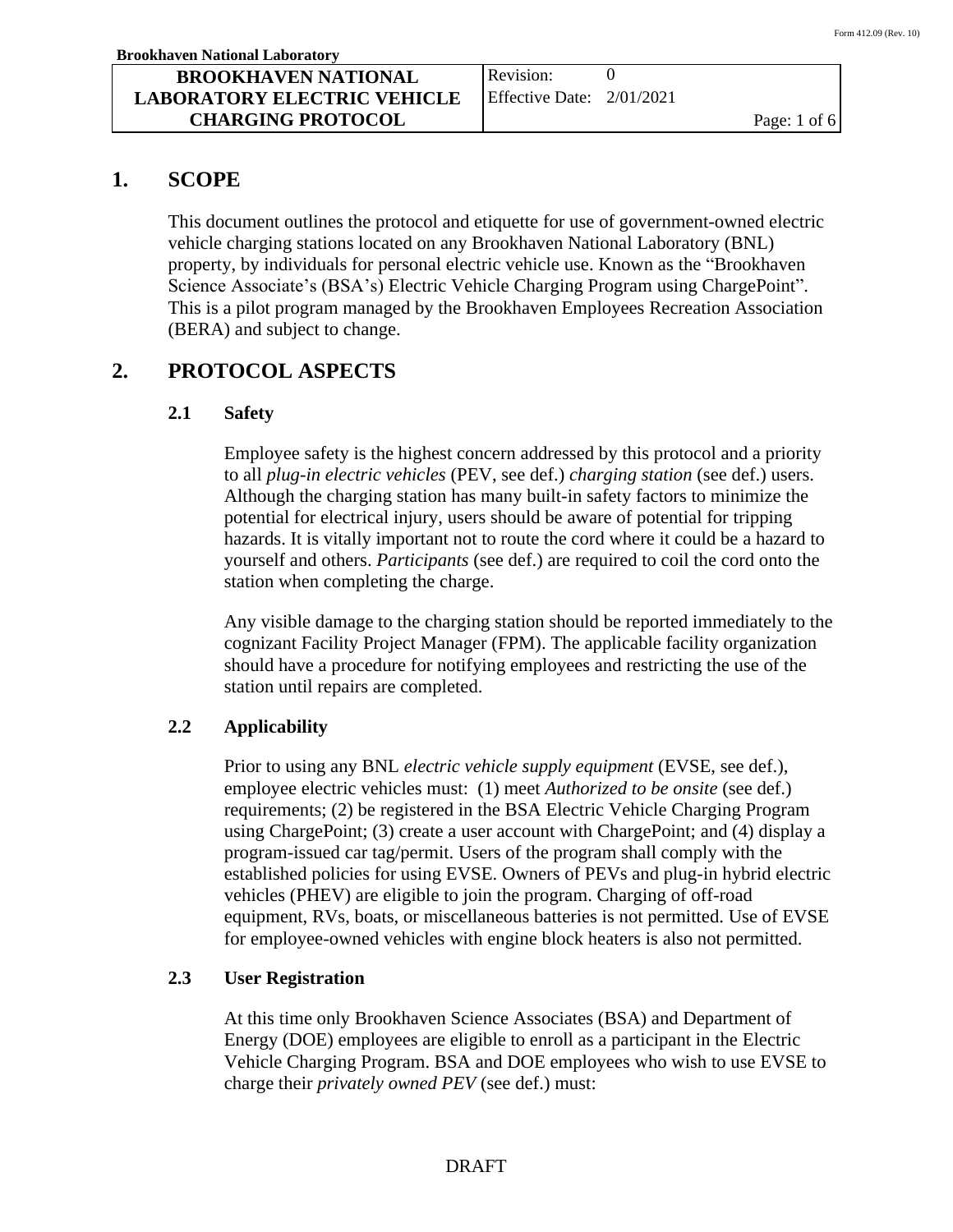| <b>Brookhaven National Laboratory</b> |                             |                |
|---------------------------------------|-----------------------------|----------------|
| <b>BROOKHAVEN NATIONAL</b>            | Revision:                   |                |
| <b>LABORATORY ELECTRIC VEHICLE</b>    | Effective Date: $2/01/2021$ |                |
| <b>CHARGING PROTOCOL</b>              |                             | Page: $2$ of 6 |

- Review this protocol and submit an electronically signed Enrollment Agreement and Release via the Guest Services website (https://www.bnl.gov/bera/recreation/EVCP.asp).
- Agree to comply with all requirements and restrictions of the program as explained in written guidance provided upon registration.
- Authorize BSA to disconnect their electric vehicle from a charging station in the event of an emergency, BNL fleet vehicle priority, or if a participant vehicle is plugged in beyond its allotted charging time.
- Understand that the charging agreement remains in effect until such time they request cancellation.
- Waive and release any and all rights and claims that otherwise may accrue to them or which they may have against BSA, DOE, or any of their employees, officers, or directors for any and all injuries, losses, or damages resulting from participation in the program.
- Once enrolled, participants will be provided a welcome kit, including a workplace charging access rearview mirror hang tag. The hang tag/permit is not transferrable and must be displayed at all times when a participant is parked at a designated *charging station*.

# **2.4 Charging Fee**

BNL/BSA is able to allow workplace charging of employee owned electric vehicles under rules set forth in the Fixing America's Surface Transportation Act (FAST Act). The FAST Act requires the collection of fees to recover the costs of EVSE used by privately owned PEVs. To support the requirements of the FAST Act, BNL has installed ChargePoint EVSE stations.

- Workplace Level 2 charging is available to enrolled participants who create an account with ChargePoint. ChargePoint will collect payment on behalf of BNL/BSA based on electricity used to charge participant's PEV.
- Participants will be notified in a timely fashion if the fee is to be adjusted.

# **2.5 Charging Station Access and Parking Priority**

Currently, workplace charging is being rolled out as a limited pilot program at BNL. Locations are posted on the Electric Vehicle Charging Station page on BERA website. Suggestions for additional charging stations locations may be directed to the program point of contact.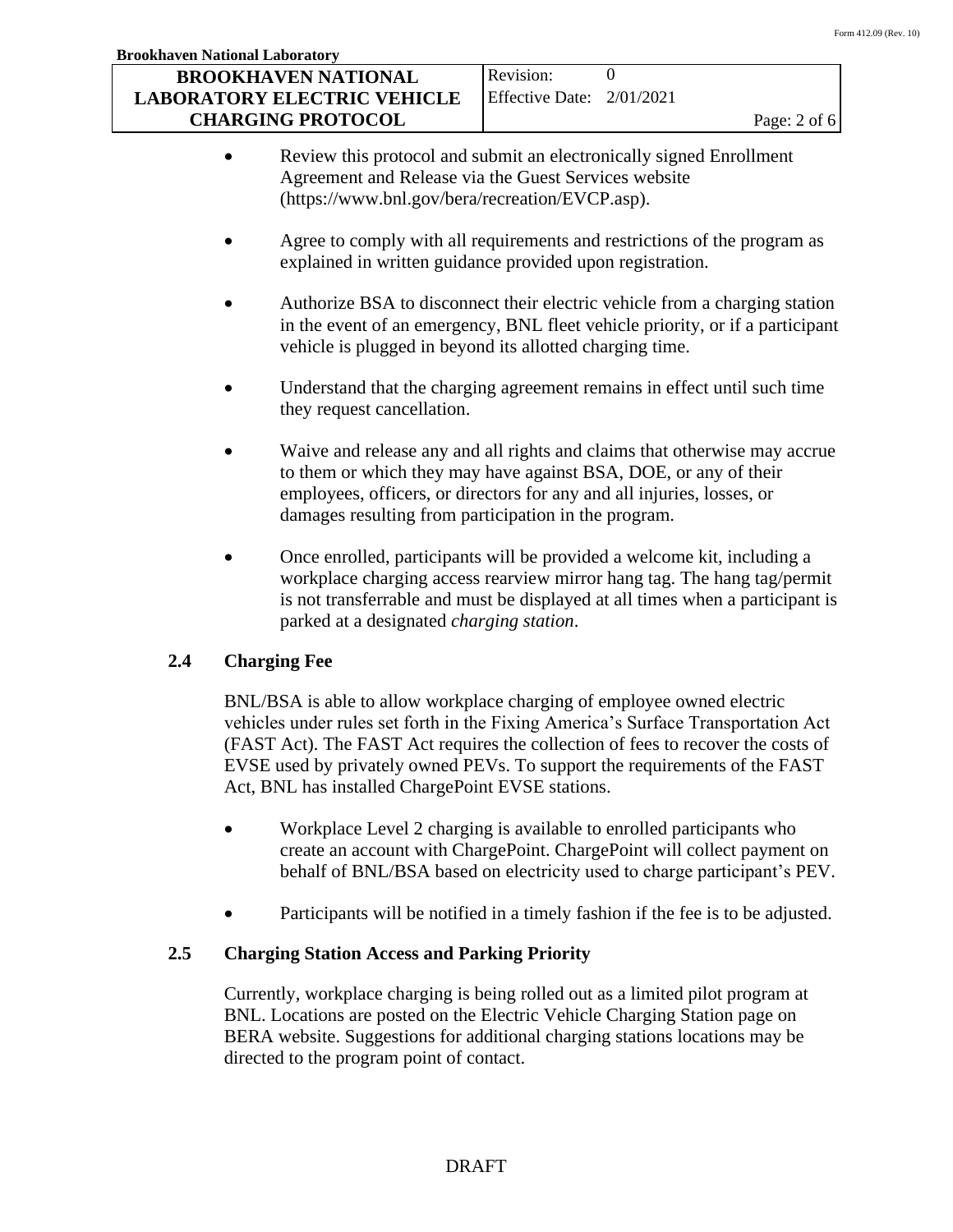| <b>Brookhaven National Laboratory</b> |                             |                         |
|---------------------------------------|-----------------------------|-------------------------|
| <b>BROOKHAVEN NATIONAL</b>            | Revision:                   |                         |
| <b>LABORATORY ELECTRIC VEHICLE</b>    | Effective Date: $2/01/2021$ |                         |
| <b>CHARGING PROTOCOL</b>              |                             | Page: $3 \text{ of } 6$ |

- BNL/BSA cannot always guarantee the availability of EVSE. Charging station stalls may be flagged for fleet vehicles only, DOE vehicles, closed for special event parking, maintenance, or construction. Participants should plan accordingly.
- The vehicle must have the issued hang tag/permit displayed on the rearview mirror in order to use an BNL EVSE.
- Participants may only use designated ChargePoint Level 2 charging stations during regular work hours (07:00 – 17:00).
- BNL fleet and DOE vehicles requiring electric vehicle charging have priority at all times and exclusive use of EVSE from 17:00 – 07:00.
- Visitors with electric vehicles may NOT use charging stations.
- Please limit charging to no more than 4 hours per workday to allow fleet vehicles and other participant use of the charging station.
- A participant vehicle must be actively charging when parked in a charging station parking stall.
- Please move vehicle from the charging station parking stall once charging is complete or the 4 hour time limit has been reached.
- No other electric receptacles may be connected to a private vehicle for any reason.

### **2.6 Cancellation**

Participants may cancel participation in this program at any time through e-mail notification to the designated electric vehicle program point of contact.

### **2.7 Contact Information**

Questions and requests for enrollment in BNL's Electric Vehicle Charging Program may be directed to the following:

Amanda Kuzujian Christine Carter Phone: (631) 344-5341 Phone: (631)-244-5090 E-mail: akuzujia[n@bnl.gov](mailto:@bnl.gov) E-mail: [ccarter@bnl.gov](mailto:ccarter@bnl.gov)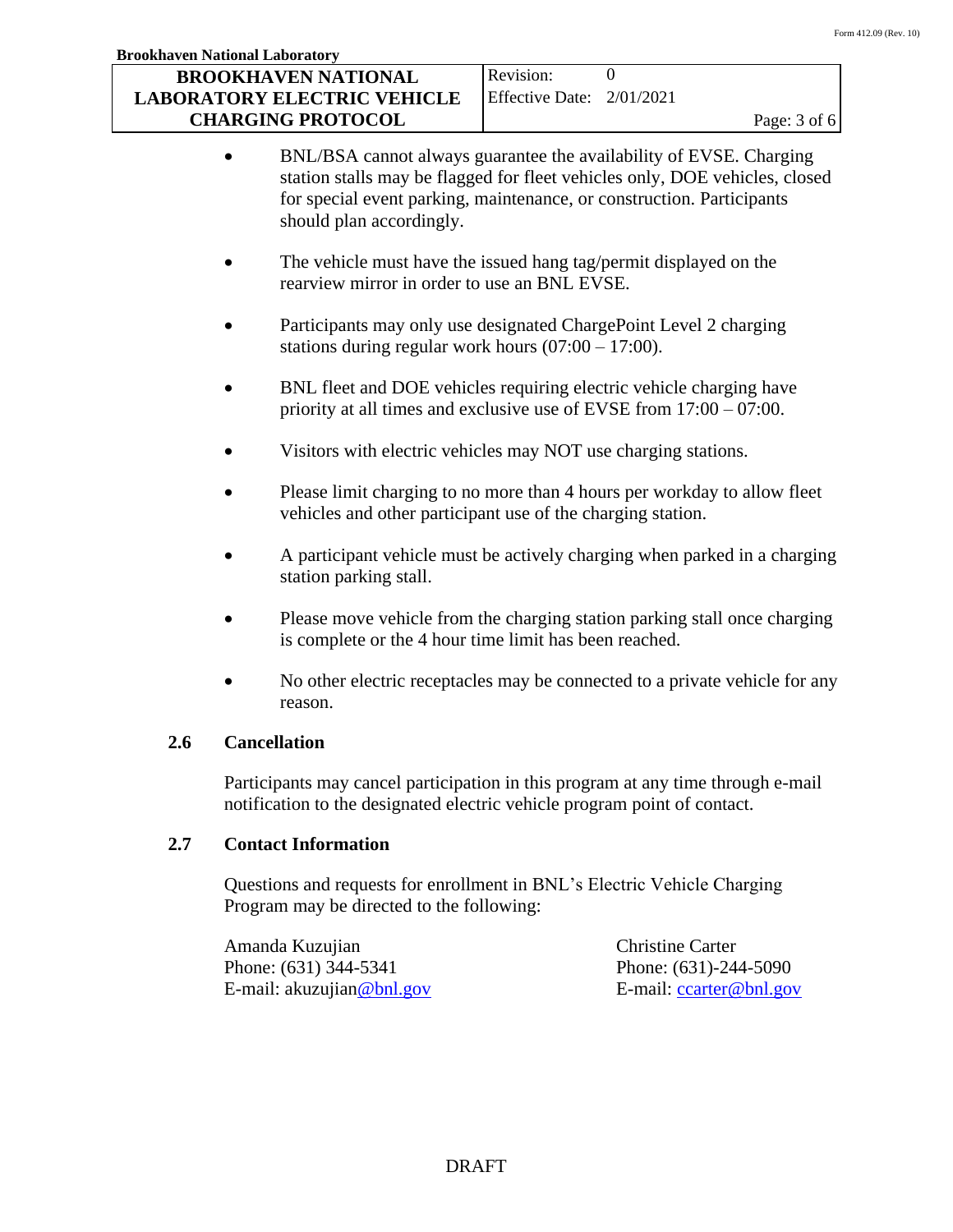### **BROOKHAVEN NATIONAL LABORATORY ELECTRIC VEHICLE CHARGING PROTOCOL**

#### **2.8 Charging Station Etiquette**

The following rules of etiquette are provided to help participants create an environment that encourages each other to use charging station best practices and limit charging conflicts.

- 1. **Safety First:** Practice safe charging. This means properly managing the cord. Neatly wind the cord on its holder, or place the connector in its holster so that people will not trip on any excess length or drive over it.
- 2. **Government Fleet Vehicles**: Government fleet and DOE vehicles take priority for use of BNL EVSE. Participants should leave their charging ports unlocked and understand that their PEV may be unplugged so that a government fleet vehicle may charge.
- 3. **Participant Communication Network:** Users of BNL EVSEs are encouraged to create their own communication network for use of the EVSE. This could include an interoffice e-mail group, calendar-based reservation system, or other social media group. This communication network is especially helpful for new PEV drivers who want to start charging at work and must coordinate with the current charging station users.

Establishing charging schedules among participants (e.g., who charges in the morning while others wait until the afternoon) should be discussed among employees based on their schedules to eliminate rushing to be the first to the charger in the morning.

If a charging station can be accessed by more than one PEV, a situation may arise in which a PEV driver needs to remove the cord from a fully charged vehicle to plug in their own PEV. To avoid conflicts, acceptable etiquette should be established between BNL participants regarding the appropriate situation and method to unplug another PEV. Typically, it is only appropriate to unplug another PEV once it has been fully charged. If the other PEV is not fully charged, a PEV driver may be able to park beside the charging vehicle and leave their charging port open as a sign that they would like to use the charging station once the other vehicle is finished. An additional form of notification to that driver may be necessary as well so they know someone else is waiting.

Drivers are encouraged to leave their charging ports unlocked during charging so that other users may unplug them when finished. Some participants may also use a Charging Hanger sign/permit, which mimics a "do not disturb" sign for PEVs. These placards have a green, "ok to unplug" side as well as a red, "do not unplug."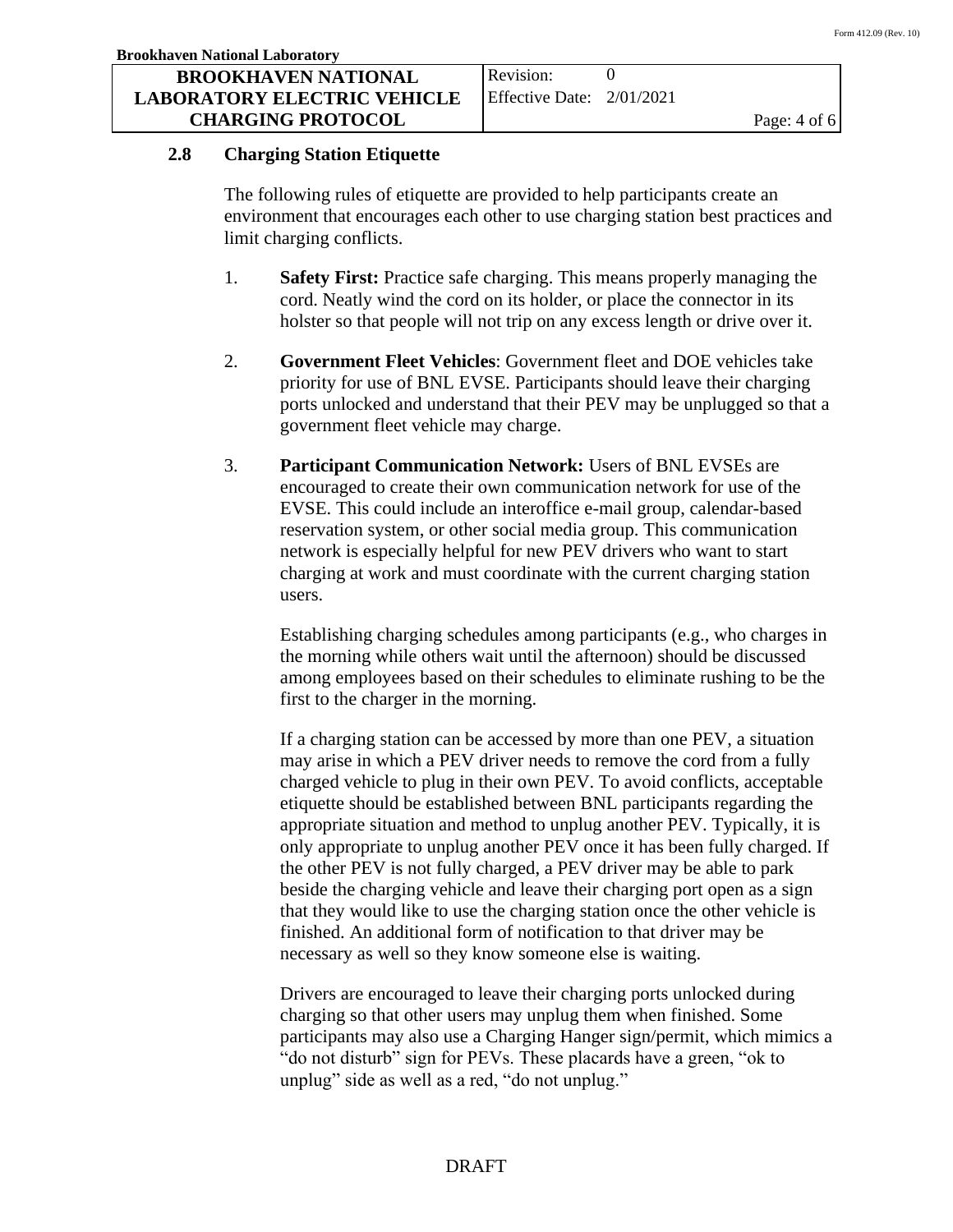#### **Brookhaven National Laboratory BROOKHAVEN NATIONAL LABORATORY ELECTRIC VEHICLE CHARGING PROTOCOL** Revision: Effective Date: 2/01/2021  $\Omega$ Page: 5 of 6

- 4. **EVSEs are for PEVs:** It is never acceptable for an internal combustion car to park in a spot designated for a plug-in car. It is a firm rule, no matter how crowded a parking lot is, and no matter how infrequently the charging location is used. Plug-in cars can include plug-in hybrid electric vehicles and plug-in electric vehicles.
- 5. **Signage:** Electric vehicle drivers must adhere to posted signs. Fleet vehicles and employee vehicles may share charging stations; however, at certain locations, charging may be designated as Government Fleet Use Only. Never park your personal vehicle in a charging space designated for government-owned vehicles only, or use charging stations that do not display program signage.
- 6. **Charge Only When Necessary:** Do not charge if you do not need a charge. Leave the spot free for another PEV driver that might need the charge to safely complete his or her daily travels. Please utilize your home as your primary charging location, if possible, and use workplace charging as needed to augment your home charge. Over time, we expect the number of electric vehicles to exceed the number of available charging stations; therefore, you should only use them when necessary.
- 7. **Workplace charging is a privilege:** Remember, charging your vehicle in a government-provided charge-spot is a privilege and is available to participants on a first-come, first-served basis. There is no guarantee that a charging station will be available for participants' use.
- 8. **Your charging program hang tag is for your PEV:** Do not share your participant hang tag with others, including friends, family members, and co-workers. It is for your use only.

# **3. DEFINITIONS**

*Authorized to be Onsite*. An individual authorized by a federal agency to use its parking area. This includes agency DOE employees as well as its contractors.

*Cordset.* Equipment that extends from an EVSE and plugs into a PEV with a connector to deliver electricity by alternating current or direct current to the PEV battery. The equipment communicates with the PEV to ensure that the plug is securely connected to the vehicle before supplying a safe flow of electricity.

*Electric Vehicle Supply Equipment (EVSE).* Electrical hardware used to supply electric energy to a plug-in electric vehicle.

*Charging station.* Electrical connection that provides electricity used for charging a PEV. INL has installed Level 2 stations with permanently connected cordset and networked fee for usage.